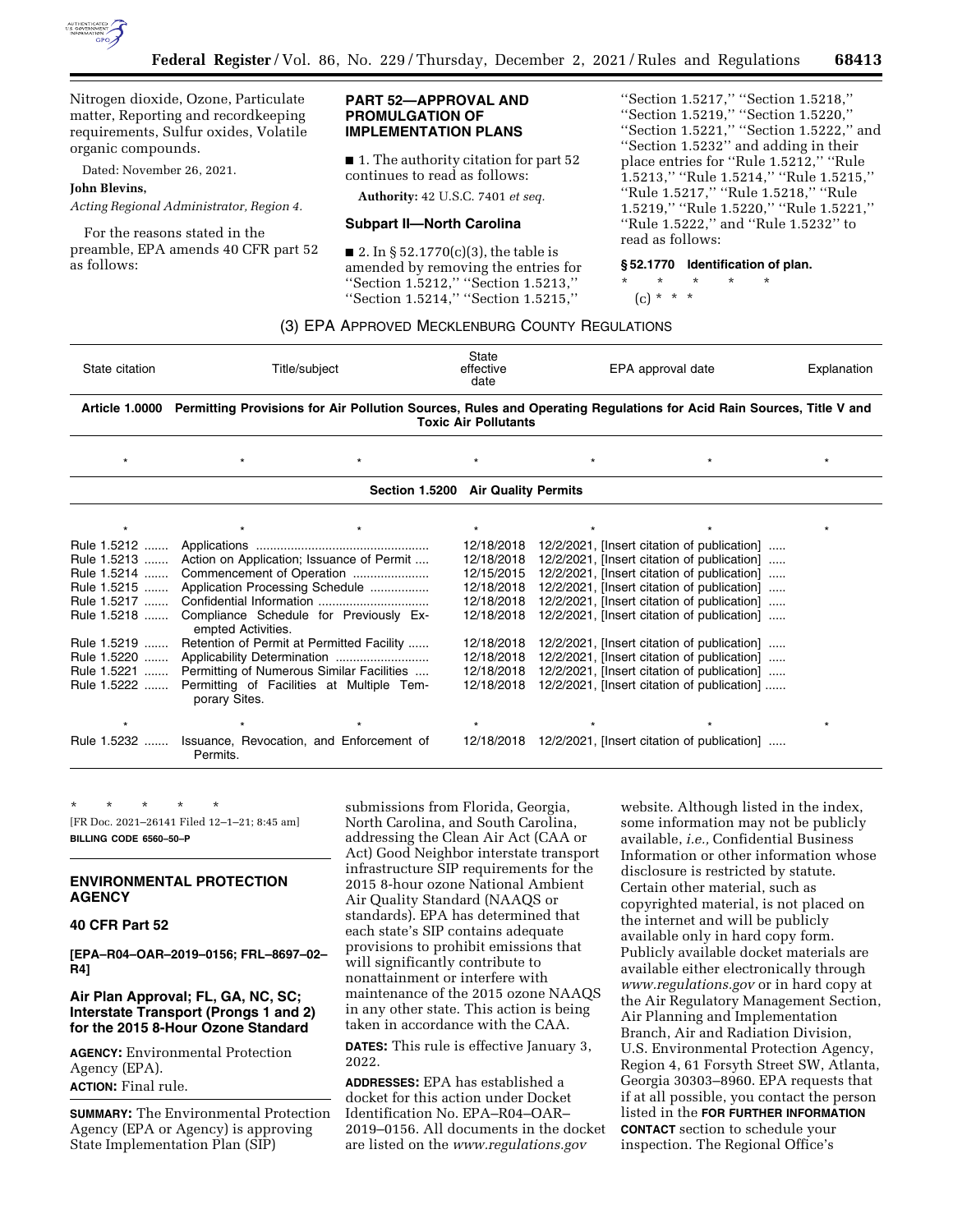official hours of business are Monday through Friday 8:30 a.m. to 4:30 p.m., excluding Federal holidays.

**FOR FURTHER INFORMATION CONTACT:**  Evan Adams of the Air Regulatory Management Section, Air Planning and Implementation Branch, Air and Radiation Division, U.S. Environmental Protection Agency, Region 4, 61 Forsyth Street SW, Atlanta, Georgia 30303–8960. Mr. Adams can be reached by telephone at (404) 562–9009, or via electronic mail at *[adams.evan@epa.gov.](mailto:adams.evan@epa.gov)* 

## **SUPPLEMENTARY INFORMATION:**

#### **I. Background**

On December 30, 2019, EPA proposed to approve SIP submissions from Alabama, Florida, Georgia, North Carolina, South Carolina, and Tennessee 1 as meeting the interstate transport requirements of CAA section 110(a)(2)(D)(i)(I), or the Good Neighbor provision, for the 2015 8-hour ozone NAAQS. *See* 84 FR 71854. Specifically, the 2019 notice of proposed rulemaking (NPRM) originally proposed to find that emissions from sources in these states will not significantly contribute to nonattainment or interfere with maintenance of the 2015 8-hour ozone NAAQS in any other state based on information for the analytic year 2023, consistent with the 2024 Moderate area attainment date. Refer to the December 30, 2019 NPRM for an explanation of the CAA requirements, the four-step framework that EPA applies under the Good Neighbor provision for ozone NAAQS, a detailed summary of the state submissions, and EPA's proposed rationale for approval. *See* 84 FR 71854. The public comment period for the December 30, 2019, NPRM closed on January 29, 2020.2

2On March 24, 2020, former EPA Region 4 Administrator Mary Walker signed a document (hereinafter referred to as the March 24, 2020 document) that EPA had intended to become a final rule upon publication in the **Federal Register**. However, the March 24, 2020 document was never published in the **Federal Register**. Further, on January 19, 2021, former EPA Region 4 Administrator Mary Walker signed a second document (hereinafter referred to as the January 19, 2021 document) that EPA had intended to become

Subsequent to the publication of the NPRM on December 30, 2019, two events caused EPA to adjust its analysis of the aforementioned SIP submissions. First, the United States Court of Appeals for the District of Columbia Circuit (D.C. Circuit) issued its ruling in *Maryland* v. *EPA,* 958 F.3d 1185 (D.C. Cir. 2020) (*Maryland*), which held that EPA must address Good Neighbor obligations consistent with the 2021 attainment date for downwind areas classified as being in Marginal nonattainment under the 2015 8-hour ozone NAAQS, ''not at some later date.'' 958 F.3d at 1203–04 (citing *Wisconsin* v. *EPA,* 938 F.3d 303, 314 (D.C. Cir. 2019) (*Wisconsin*)).3 Second, on October 30, 2020, EPA released and accepted public comment on updated 2023 modeling that used the 2016 emissions platform developed under the EPA/Multi-Jurisdictional Organization (MJO)/state collaborative project as the primary source for the base year and future year emissions data. On April 30, 2021, EPA published the final Revised Cross-State Air Pollution Rule (CSAPR) Update for the 2008 ozone NAAQS (Revised CSAPR Update) using the same modeling that was made publicly available in the proposed rulemaking for the Revised CSAPR Update.4 Although that modeling focused on the year 2023, EPA conducted an interpolation analysis of these modeling results to generate air

3 *Maryland* involved EPA's denial of administrative petitions filed by the states of Maryland and Delaware under CAA section 126(b), seeking to have EPA impose emissions limits on sources in upwind states alleged to be emitting in violation of the Good Neighbor Provision. The court disagreed with EPA that use of a 2023 analytic year, consistent with the 2024 attainment date for areas classified as being in Moderate nonattainment, was a proper reading of the court's earlier decision in *Wisconsin. Id.* at 1204.

4*Revised Cross-State Air Pollution Rule Update for the 2008 Ozone NAAQS,* 86 FR 23054; *see also*  Emissions Modeling TSD titled ''Preparation of Emissions Inventories for the 2016v1 North American Emissions Modeling Platform.'' This TSD is available in the docket for this action and at *[https://www.epa.gov/air-emissionsmodeling/](https://www.epa.gov/air-emissionsmodeling/2016v1-platform)  [2016v1-platform.](https://www.epa.gov/air-emissionsmodeling/2016v1-platform)* The underlying modeling files are available on data drives in the Docket office for public review. *See* the docket for the Revised CSAPR Update (EPA–HQ–OAR–2020–0272). *See also Air Quality Modeling Data Drives*\_*Final RCU.pdf,* available in the docket for this action for a file inventory and instructions on how to access the modeling files.

quality and contribution values for the 2021 analytic year, consistent with the *Maryland* holding, as the relevant analytic year for the 2015 8-hour ozone NAAQS.

As a result, EPA issued a supplemental notice of proposed rulemaking (SNPRM) on July 19, 2021, which relied on the new modeling and analysis to supplement EPA's proposed finding in the December 30, 2019 NPRM that emissions from sources in Florida, Georgia, North Carolina, and South Carolina will not significantly contribute to nonattainment or interfere with maintenance of the 2015 8-hour ozone NAAQS in any other state.5 *See*  86 FR 37942. The new modeling and analysis indicated that Florida, Georgia, North Carolina, and South Carolina, individually, will not contribute greater than one percent of the 2015 8-hour ozone NAAQS to any potential nonattainment or maintenance receptors in 2021. In addition, EPA analyzed past and projected emissions of ozone precursors (nitrogen oxides  $(NO<sub>X</sub>)$  and volatile organic compounds (VOCs)), finding a downward trend in emissions to support the modeling analysis and indicate that the contributions from emissions from sources in Florida, Georgia, North Carolina, and South Carolina to ozone receptors in downwind states will continue to decline and remain below one percent of the 2015 8-hour ozone NAAQS. Thus, the July 19, 2021 SNPRM provided that ''EPA continues to propose to approve the interstate transport portions of the infrastructure SIP submissions from Florida, Georgia, North Carolina, and South Carolina as meeting CAA section 110(a)(2)(D)(i)(I) requirements for the 2015 8-hour ozone NAAQS.'' *See* 86 FR 37942.

The technical rationale for EPA's proposed action is given in the July 19, 2021 SNPRM and in supportive materials contained in the docket for this action. The comment period for the July 19, 2021 SNPRM closed on August 18, 2021, and EPA received no additional comments. However, EPA did receive comments on the original December 30, 2019 NPRM, and relevant responses are provided in section II. EPA is finalizing the approval of this action based on the technical rationale

<sup>&</sup>lt;sup>1</sup>The submittals from these six southeastern states were submitted separately under the following cover letters: Alabama Department of Environmental Management dated August 20, 2018 (received by EPA on August 27, 2018); Florida Department of Environmental Protection dated September 18, 2018 (received by EPA on September 26, 2018); Georgia Environmental Protection Division dated September 19, 2018 (received by EPA on September 24, 2018); North Carolina Department of Environmental Quality dated September 27, 2018 (received by EPA October 10, 2018); South Carolina Department of Health and Environmental Control dated and received by EPA on September 7, 2018; and Tennessee Department of Environment and Conservation dated September 13, 2018 (received by EPA on September 17, 2018).

a final rule, which EPA posted to its website at *https://www.epa.gov/air-quality-implementation[plans/epas-approval-2015-8-hour-ozone-interstate](https://www.epa.gov/air-quality-implementation-plans/epas-approval-2015-8-hour-ozone-interstate-transport-requirements)[transport-requirements](https://www.epa.gov/air-quality-implementation-plans/epas-approval-2015-8-hour-ozone-interstate-transport-requirements).* EPA noted in that posting ''Notwithstanding the fact that the EPA is posting a pre-publication version, the final rule will not be promulgated until published in the **Federal Register**.'' EPA will not publish either the March 24, 2020 document or the January 19, 2021 document in the **Federal Register**, and now intends that this notice constitutes final action with respect to the 2019 proposal, superseding all versions of previous draft final action documents.

<sup>5</sup>EPA previously proposed to approve infrastructure SIP elements submitted to fulfill the interstate transport requirements of CAA section  $110(a)(2)(D)(i)(\hat{I})$  for the states of Alabama and Tennessee for the 2015 8-hour ozone NAAQS in the December 30, 2019, NPRM referenced previously in this rule. However, the July 19, 2021 SNPRM did not address these submissions, and EPA is deferring action on the referenced SIP submissions from Alabama and Tennessee at this time.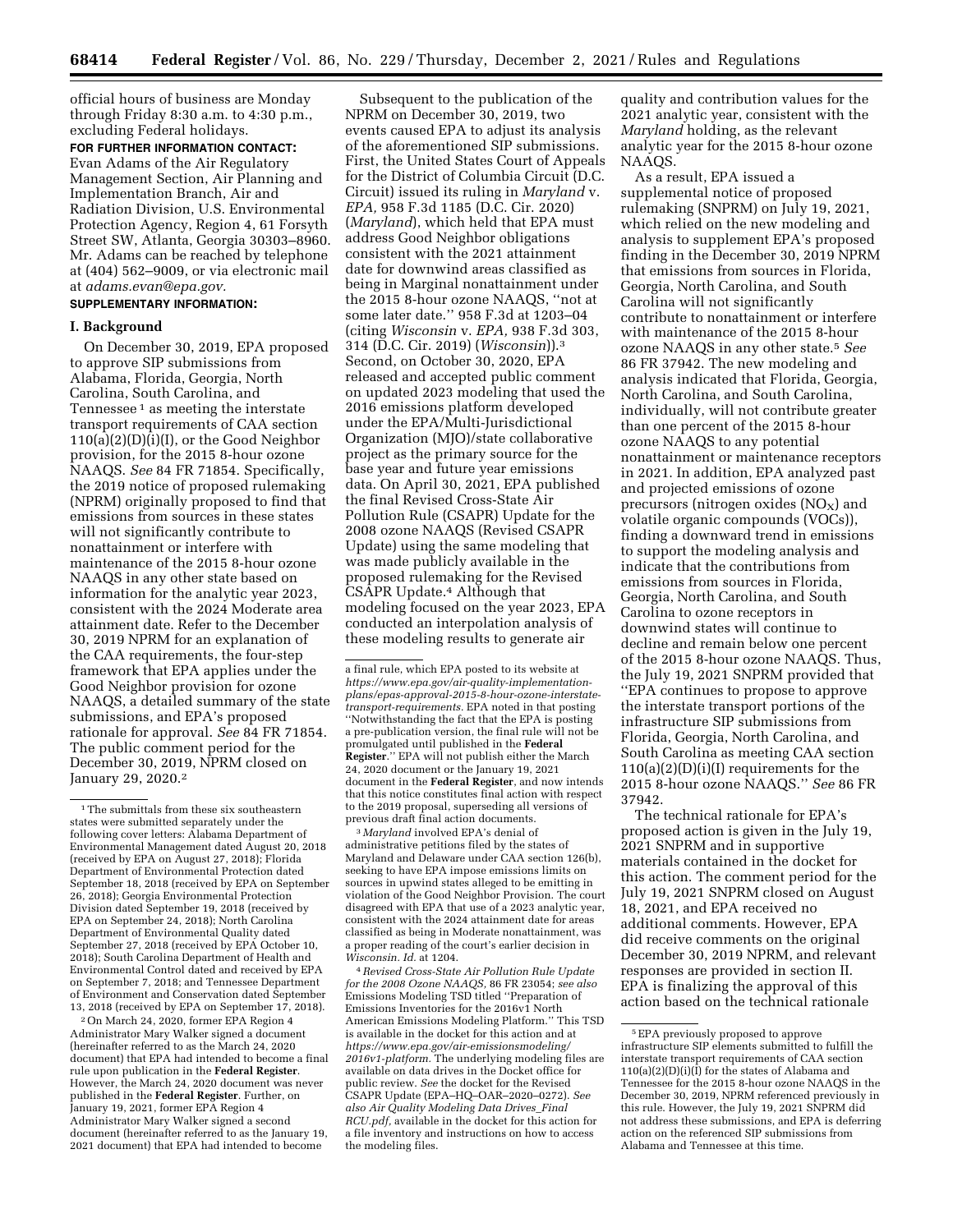presented in the July 19, 2021 SNPRM and in accordance with the CAA.

### **II. Response to Comments**

EPA received four sets of adverse comments and one set of supportive comments on the December 30, 2019, NPRM. The comments were submitted by the Midwest Ozone Group, Sierra Club, New Jersey Department of Environmental Protection, New York State Department of Environmental Conservation, and one anonymous commenter. The full set of comments is provided in the docket for this final rule. This section contains summaries of the comments and EPA's responses.

*Comment 1:* Several commenters asserted that EPA's December 30, 2019 NPRM improperly focused on the analytic year of 2023, which the commenters argue ignores the August 2021 attainment date faced by Marginal 2015 ozone nonattainment areas. These commenters asserted that EPA's decision focused on 2023 (consistent with the August 2024 attainment date for Moderate nonattainment areas under the 2015 8-hour ozone NAAQS, rather than the August 2021 attainment date for Marginal nonattainment areas), which contravenes the statutory text and the *Wisconsin* decision, and is arbitrary and capricious. The commenters specifically mention that the distinction EPA has drawn between Marginal and Moderate areas is misleading, that it is unreasonable for EPA to expect downwind areas to voluntarily request reclassifications to Moderate, and that EPA has not provided adequate support for its assumption that Marginal areas will achieve attainment by 2021. A commenter also contended that the CSAPR Update is insufficient to bring all downwind states into attainment with the 2015 8-hour ozone NAAQS, citing a conclusion made in the December 30, 2019, NPRM in support of a 2023 analytic year and monitoring data from the 2017 ozone season indicating certain 8-hour daily maximum concentrations at air quality monitors in Delaware were above the level of the NAAQS. In addition, a commenter asserted that recent monitoring data at other monitoring sites suggests that these areas will continue to have difficulty attaining the NAAQS in 2021.

*Response 1:* The comments related to the 2023 analytic year refer to a D.C. Circuit court decision addressing, in part, the issue of the relevant analytic year for the purposes of evaluating interstate ozone transport under the Good Neighbor provision. On September 13, 2019, the D.C. Circuit

issued the *Wisconsin* decision, remanding the CSAPR Update (81 FR 74504, October 26, 2016) to the extent that it failed to require upwind states to eliminate their significant contribution no later than the next applicable attainment date by which downwind states must come into compliance with the NAAQS, as established under CAA section 181(a). *See* 938 F.3d 303, 313. In the December 30, 2019 NPRM, EPA had interpreted that holding as limited to the attainment dates for Moderate nonattainment area or higher classifications under CAA section 181 on the basis that Marginal nonattainment areas have reduced planning requirements and other considerations. *See* 84 FR 71854, 71856–58.

On May 19, 2020, however, the D.C. Circuit issued the *Maryland* decision that cited the *Wisconsin* decision in holding that EPA must assess the impact of interstate transport on air quality at the next downwind attainment date, including Marginal area attainment dates, in evaluating the basis for EPA's denial of a petition under CAA section 126(b). *See* 958 F.3d 1185, 1203–04. The court noted that ''section 126(b) incorporates the Good Neighbor Provision,'' and therefore ''the EPA must find a violation [of section 126] if an upwind source will significantly contribute to downwind nonattainment at the next downwind attainment deadline. Therefore, the EPA must evaluate downwind air quality at that deadline, not at some later date.'' *Id.* at 1204 (emphasis added). EPA interprets the court's holding in *Maryland* as requiring the Agency, under the Good Neighbor provision, to address Good Neighbor obligations by no later than the next applicable attainment date for downwind areas, including a Marginal area attainment date under section 181 for ozone nonattainment.6

The December 30, 2019 NPRM proposing approval of the 2015 8-hour ozone Good Neighbor SIPs for Florida, Georgia, North Carolina, and South Carolina on the basis of a 2023 analytic year analysis predates the D.C. Circuit's decisions in *Wisconsin* and *Maryland.* 

In the July 19, 2021 SNPRM, EPA explained why it now considers 2021 to be the relevant analytic year for the purposes of determining whether sources in Florida, Georgia, North Carolina, and South Carolina will significantly contribute to downwind nonattainment or interfere with maintenance of the 2015 8-hour ozone NAAQS in any other state. *See* 86 FR 37944. Also in the July 19, 2021 SNPRM, EPA conducted an additional analysis for the year 2021, and provided additional notice and opportunity for public comment. *Id.* Thus, comments regarding the improper use of 2023 as a model year are now moot.7

Multiple commenters stated that the approach for identifying nonattainment and maintenance receptors in the original December 30, 2019 NPRM failed to identify all of the potential receptors relevant in a 2021 analytic year. In addition to their objections to EPA's selection of the 2023 analytic year, these commenters argued that measured design values at certain monitoring sites made clear that certain areas would not be able to attain the 2015 8-hour ozone NAAQS by the 2021 Marginal area attainment date. The shift in the July 19, 2021 SNPRM and this final action to a 2021 analytic year partially addresses the concerns raised by these commenters. To the extent commenters are arguing that EPA's method of defining nonattainment and maintenance receptors for Good Neighbor purposes ignores certain areas that may have air quality problems in 2021 based solely on historical measured data, EPA disagrees with these comments. EPA's method of defining these receptors, as described in section II of the SNPRM takes into account both measured data and reasonable projections based on modeling analysis.8

8Further, as recognized by the court in *Wisconsin,* 938 F.3d at 320, nonattainment areas that measure clean data in a given year, even if not sufficient to be redesignated to attainment based on the three-year design value, may qualify for up to two one-year extensions of their attainment dates, as provided at CAA section 181(a)(5). Thus, simply providing the value that would be needed in 2020 in order for an area to be designated to attainment using the three-year average, as some commenters did, does not present a complete picture of the likelihood that an area will be ''reclassified'' or ''bumped-up.''

<sup>6</sup>EPA notes that the court in *Maryland* did not have occasion to evaluate circumstances in which EPA may determine that an upwind linkage to a downwind air quality problem exists at steps 1 and 2 of the four-step interstate transport framework by a particular attainment date, but for reasons of impossibility or profound uncertainty the Agency is unable to mandate upwind pollution controls by that date. *See Wisconsin,* 938 F.3d at 320. The D.C. Circuit noted in *Wisconsin* that upon a sufficient showing, these circumstances may warrant a certain degree of flexibility in effectuating the implementation of the Good Neighbor provision. Such circumstances are not at issue in the present action.

<sup>7</sup>EPA recognizes that this action is now being finalized after the Marginal area attainment date has passed and after the close of the 2021 ozone season. However, this does not change EPA's analysis or its conclusion. The modeling information available in the record and included in the supplemental proposal also indicates that these four states will not be linked to any downwind nonattainment or maintenance receptors in 2023 and 2028, confirming that no new linkages to downwind receptors are projected in later years.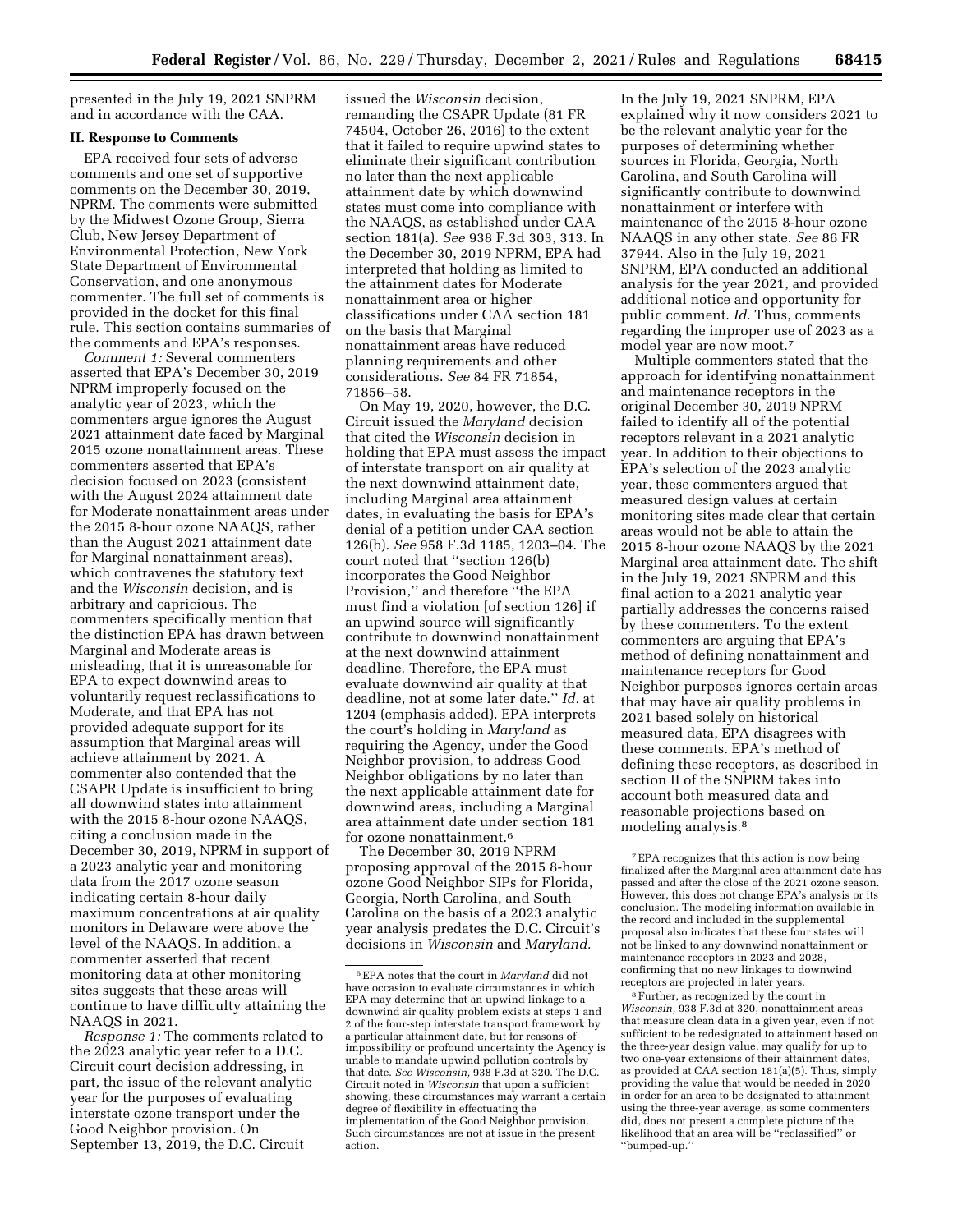Regarding the contention that the CSAPR Update, which covered the 2008 8-hour ozone NAAQS, will not be sufficient to bring areas into attainment of the 2008 or 2015 8-hour ozone NAAQS, this is not relevant to the analysis in support of this action. Whether downwind states may or may not reach attainment of the 2015 8-hour ozone NAAQS with the assistance of the upwind state emissions reductions resulting from the CSAPR Update is not determinative of whether Florida, Georgia, North Carolina, and South Carolina have Good Neighbor obligations for the 2015 8-hour ozone NAAQS pursuant to the CAA. At issue is whether Florida, Georgia, North Carolina, and South Carolina will significantly contribute to downwind nonattainment or interfere with maintenance of the 2015 8-hour ozone NAAQS in any other state. The updated information presented in the SNPRM made clear that they will not, and no party commented on that updated information.

*Comment 2:* Several commenters call into question certain assumptions used in EPA's 2023 air quality modeling described in the March 2018 memorandum. A number of commenters contend that EPA's modeling was flawed because it relied on ''unenforceable emissions limitations,'' including assumptions that power plants equipped with selective catalytic reduction (SCR) controls would emit at or below 0.10 pounds per one million British Thermal Units (lb/mmBtu) beginning in 2017. One commenter contended that many plants emit above that rate. Another commenter asserts that EPA should not approve any prong 1 and 2 SIPs 9 that reflect ''EPA's flawed data showing attainment by 2023.''

*Response 2:* As discussed previously and in the SNPRM, EPA is relying on updated modeling and analysis based on the 2021 analytic year and not the 2023 air quality modeling described in the March 2018 memorandum. However, EPA disagrees that its assessment of air quality and contributions at step 1 and 2 of the fourstep interstate transport framework is flawed because it relies on unenforceable emission assumptions for electric generating units (EGUs) or that those assumptions are otherwise unrealistic. As an initial matter, in this context it is appropriate for EPA to

focus on actual EGU emission projections, rather than modeling only enforceable limits (sometimes referred to as ''allowable'' emissions). EPA has previously explained that its analysis at steps 1 and 2 of the four-step interstate transport framework is appropriately focused on a projection of *actual* air quality concentrations and upwind-state contributions. As EPA explained in the final CSAPR Close-out, this approach to conducting future-year modeling in the Good Neighbor analysis to identify downwind air quality problems and linked states is consistent with the use of current measured data in the designations process under section 107 of the CAA. *See* 83 FR 65878, 65887– 88 (December 21, 2018).10 In both cases, the purpose is to determine whether there is an actual air quality problem that needs to be further addressed (in the designations context, whether an area is in nonattainment of a NAAQS; in the Good Neighbor context, whether there are expected future air quality problems (*i.e.,* downwind nonattainment or maintenance receptors) and upwind state contribution to these downwind nonattainment or maintenance receptors that require further analysis at steps 3 and 4). EPA's future-year air quality projections reflect a variety of factors, including current emissions data, onthe-books control measures, economic market influences, and meteorology. Like the factors that affect measured ozone concentrations used in the designations process, not all of the factors influencing EPA's modeling projections are or can be subject to enforceable limitations on emissions or ozone concentrations. However, EPA believes that consideration of these factors contributes to a reasonable estimate of anticipated future ozone concentrations and contributions at steps 1 and 2 of the four-step interstate transport framework. In short, EPA's consideration of these factors—even when not based on or amendable to enforceable limits or controls—in its future-year modeling projections used at steps 1 and 2 of the Good Neighbor analysis is reasonable. *See* 83 FR at 65888 (December 21, 2018). Only where such analysis indicates an upwind-state linkage under projected conditions does further analysis proceed at steps 3 and 4 of the four-step interstate transport framework to determine what enforceable emissions limits should be required in the linked upwind state. EPA's air quality modeling and analysis

is designed to reflect what downwind air quality problems will exist in the relevant analytic year, and the assumptions used are based on realistic projections of source emissions.

In response to the commenters' contention that EPA should not model using the 0.1 lb/mmBtu emission rate assumption for EGUs because it is not enforceable and some units emit higher than this rate, this concern is addressed by the updates contained in the updated 2023 modeling used to derive EPA's 2021 air quality analysis for this final action. Specifically, as noted in the SNPRM, EPA is relying on updated Integrated Planning Model (IPM) modeling for its EGU projection in the updated analysis for this final action. Additionally, EPA has modeled a range of scenarios reflecting alternative EGU assumptions—each resulting in the same finding made in this action.<sup>11</sup>

Although EPA disagrees with these comments regarding the modeling approach it took at the original proposal with respect to projecting EGU emissions,<sup>12</sup> the Agency made updates to incorporate the latest modeling and data, which address the concerns expressed by the commenters. The December 30, 2019 NPRM rule relied on air quality modeling analysis and data released in 2018 that showed results from analytic work completed in 2017 (prior to the completion of the first year of CSAPR Update compliance).13 As explained in the modeling TSD referenced in the July 19, 2021 SNPRM, EPA started with the latest historical data at that time (2016) and assumed that, on average, SCR-controlled coal units would operate at 0.1 lb/mmBtu if not already doing so (reflecting the fleet's response (on average) to the CSAPR Update that would begin in 2017).14 In this final action, EPA's future year air quality projections are informed by actual compliance data from 2019, which allows EPA to rely less on compliance assumptions and more on actual data from the past three years in evaluating likely EGU emissions in 2021. EPA estimated future

<sup>9</sup>Section 110(a)(2)(D)(i)(I) requires SIPs to contain adequate provisions that prohibit any source or other types of emissions activity in one state from contributing significantly to nonattainment of the NAAQS in another state (prong 1) and from interfering with maintenance of the NAAQS in another state (prong 2).

<sup>10</sup>The CSAPR Close-out was vacated on grounds unrelated to this issue. *See New York* v. *EPA,* 781 F. App'x. 4 (D.C. Cir. 2019).

<sup>11</sup>*See* the Ozone Air Quality Assessment Tool (AQAT) spreadsheet and the Ozone Policy Analysis TSD located in the docket for this action for details about these scenarios, emissions, and air quality estimates.

<sup>12</sup>As explained further in this rule, the analysis supporting the December 30, 2019 proposal overestimated EGU emissions.

<sup>13</sup>*See* March 2018 memorandum, located in the docket for this action.

<sup>14</sup>Technical Support Document (TSD) Additional Updates to Emissions Inventories for the Version 6.3, 2011 Emissions Modeling Platform for the Year 2023, available at *[https://www.epa.gov/sites/](https://www.epa.gov/sites/production/files/2017-11/documents/2011v6.3_2023en_update_emismod_tsd_oct2017.pdf)  [production/files/2017-11/documents/2011v6.3](https://www.epa.gov/sites/production/files/2017-11/documents/2011v6.3_2023en_update_emismod_tsd_oct2017.pdf)*\_ *2023en*\_*update*\_*emismod*\_*tsd*\_*[oct2017.pdf.](https://www.epa.gov/sites/production/files/2017-11/documents/2011v6.3_2023en_update_emismod_tsd_oct2017.pdf)*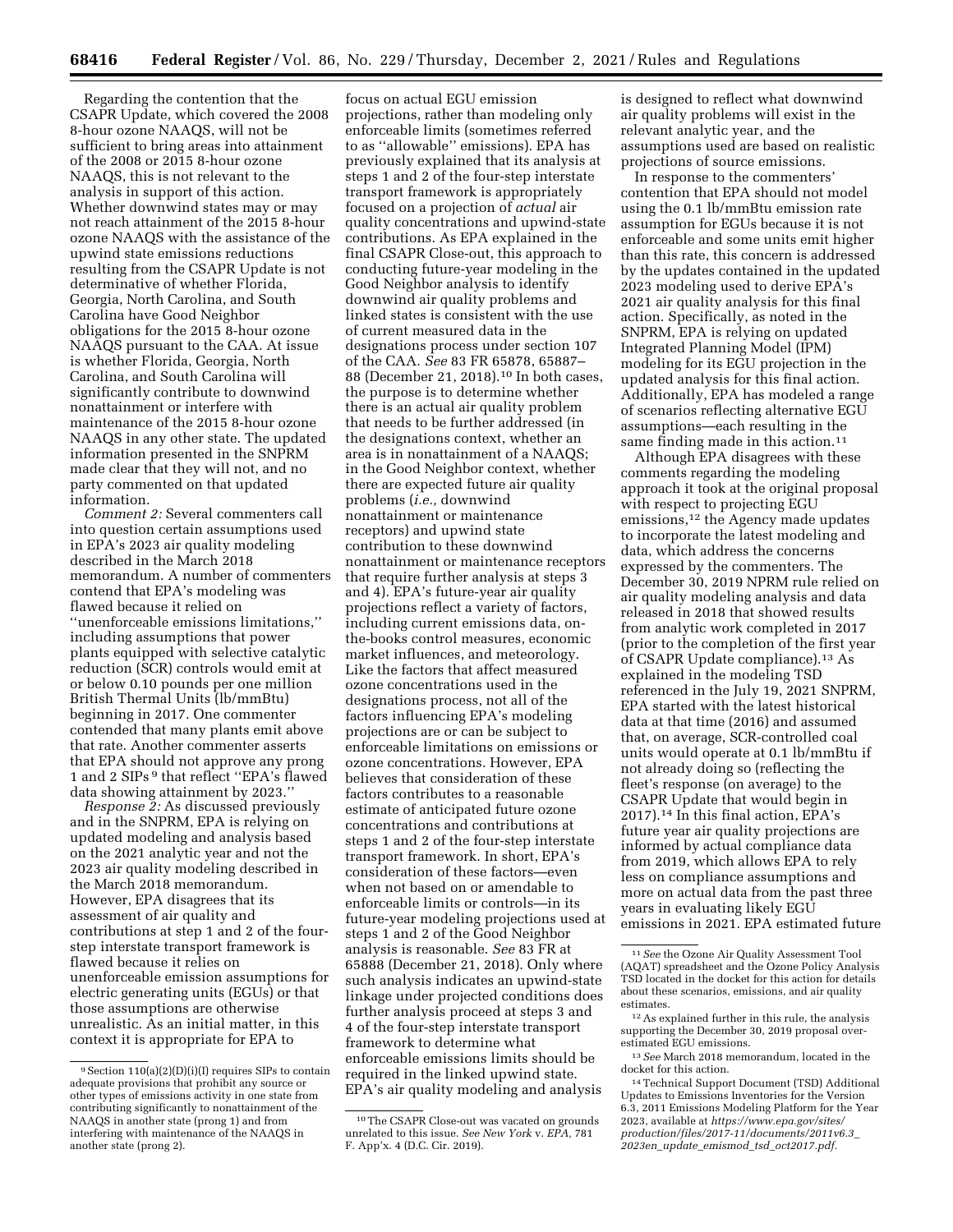year emissions using the January 2020 IPM Reference Case, which was informed by actual 2018 compliance rates rather than anticipated compliance rates (*i.e.,* 2018 reported emission rates (not a 0.1 lb/mmBtu assumption)). This largely obviates the commenters' concern regarding the 0.1 lb/mmBtu assumption at proposal. Moreover, the IPM modeling explicitly includes the CSAPR Update enforceable limits (*i.e.,*  the states' trading allowance budgets) at both the regional and state level. With these enforceable limits included, the model allowed covered sources to emit up to those limits if it would be economically advantageous to do so, but this did not occur in the modeling.

EPA projected future 2021 and 2023 baseline EGU emissions using the version 6—January 2020 reference case of the IPM.15 16 IPM, developed by ICF Consulting, is a state-of-the-art, peerreviewed, multi-regional, dynamic, deterministic linear programming model of the contiguous U.S. electric power sector. It provides forecasts of least cost capacity expansion, electricity dispatch,

and emission control strategies while meeting energy demand and environmental, transmission, dispatch, and reliability constraints. EPA has used IPM for over two decades to better understand power sector behavior under future business-as-usual conditions and to evaluate the economic and emission impacts of prospective environmental policies. The model is designed to reflect electricity markets as accurately as possible. EPA uses the best available information from utilities, industry experts, gas and coal market experts, financial institutions, and government statistics as the basis for the detailed power sector modeling in IPM. The model documentation provides additional information on the assumptions discussed here as well as all other model assumptions and inputs. The IPM version 6—January 2020 reference base case accounts for updated federal and state environmental regulations, committed EGU retirements and new builds, and technology cost and performance assumptions as of late

2019. This projected base case accounts for the effects of the finalized Mercury and Air Toxics Standards rule, the CSAPR and the CSAPR Update, New Source Review settlements, final actions EPA has taken to implement the Regional Haze Rule, and other on-thebooks federal and state rules through 2019 impacting sulfur dioxide,  $NO<sub>X</sub>$ , directly emitted particulate matter, and CO2. For the new 2023 air quality modeling used to interpolate air quality projections in 2021, EPA relied on these 2023 EGU emissions to inform the broader emissions inventory.

The EGU emissions data—both historical and projected—are shown in Table 1, and compared with the CSAPR Update enforceable budget, demonstrate: (1) The reasonableness of EPA's practice of not solely using enforceable levels in deriving projections of actual conditions and contribution at steps 1 and 2 of the interstate-transport framework for ozone, and (2) the robustness of its examination.

TABLE 1—REPORTED OZONE SEASON  $NO_X$  EMISSIONS FROM EGUS IN THE CSAPR UPDATE REGION  $17$ 

|         | Reported ozone season $NOx$ emissions |         | <b>IPM</b><br>projection<br>$(tons)$ <sup>18</sup> | <b>CSAPR</b><br>Update<br>budget |         |         |                       |  |
|---------|---------------------------------------|---------|----------------------------------------------------|----------------------------------|---------|---------|-----------------------|--|
| 2015    | 2016                                  | 2017    | 2018                                               | 2019                             | 2020    | 2021    | (enforceable<br>tons) |  |
|         |                                       |         |                                                    |                                  |         |         | 2021                  |  |
| 398,831 | 371,994                               | 294.483 | 289,988                                            | 251,763                          | 227,325 | 222,900 | 313,626               |  |

In sum, EPA's EGUs assumptions show that its projected ozone-season EGU emissions levels from proposal of 283,164 tons in 2023 was, if anything, conservative—that is, it is likely that emissions levels from EGUs will be lower than what was projected in the proposal, not higher as suggested by the commenter. The 2019 ozone-season data reflected emissions that were already 20 percent below the CSAPR Update budgets, reflecting a 13 percent drop from the prior year, and at a pace of reduction that strongly suggests actual emissions from EGUs in 2021 will be well below the CSAPR Update budget levels. In other words, the emissions levels that the commenter claimed were not reasonable to expect in 2023 have already been achieved—four years ahead of that analytic year. The EGU

projections EPA used in its analysis for 2021, as discussed previously, are reasonable and properly inform its analysis of ozone levels and contribution in that analytic year. In order for emissions in 2021 to rise to total budget levels (*e.g.,* 313,626 tons, representing the aggregate budgets for the covered states), a decade-long decline in ozone-season  $NO<sub>x</sub>$  emissions would have to not only cease but reverse sharply.

Supported by the most recent reported emissions data, EPA concludes that its EGU projections used in the most recent modeling and in the interpolation of that modeling to 2021 are reasonable and conservative. Thus, EPA believes it is reasonable and appropriate to rely on these emissions projections in its air quality analysis for

2021 to approve the 2015 8-hour ozone transport SIP submissions for Florida, Georgia, North Carolina, and South Carolina.

*Comment 3:* A commenter states that EPA's 2023 modeling described in the March 2018 memorandum is also flawed given the modeling's reliance on certain federal emissions reduction programs, which the commenter argues EPA is ''actively working to undermine.'' For example, the commenter points to EPA's proposed repeal of its rule regulating emissions from glider vehicles, glider engines, and glider kits, 82 FR 53442 (November 16, 2017) (Proposed Repeal of the Glider Rule), noting that EPA has estimated unregulated glider vehicles would increase emissions by approximately 300,000 tons annually in 2025. The

<sup>15</sup>*See [https://www.epa.gov/airmarkets/analysis](https://www.epa.gov/airmarkets/analysis-revised-cross-state-air-pollution-rule-update)[revised-cross-state-air-pollution-rule-update](https://www.epa.gov/airmarkets/analysis-revised-cross-state-air-pollution-rule-update)* (last accessed November 8, 2021).

<sup>16</sup>The January 2020 IPM reference case is a later version than what was released with 2016v1.

<sup>17</sup>This data analysis relies on 40 CFR part 75 emissions reporting data as available in EPA Air

Markets Program Data available at *[http://](http://ampd.epa.gov/ampd/) [ampd.epa.gov/ampd/.](http://ampd.epa.gov/ampd/)* 

<sup>&</sup>lt;sup>18</sup> These values are available in the Air Quality Modeling Base Case State Emissions file (fossil >25 MW worksheet) available at *[https://](https://www.epa.gov/airmarkets/analysis-revised-cross-state-air-pollution-rule-update) [www.epa.gov/airmarkets/analysis-revised-cross](https://www.epa.gov/airmarkets/analysis-revised-cross-state-air-pollution-rule-update)[state-air-pollution-rule-update.](https://www.epa.gov/airmarkets/analysis-revised-cross-state-air-pollution-rule-update)* Additionally, as

noted in the Revised CSAPR proposal, EPA's earlier engineering analytics used a more conservative 283,164 tons for 2023. As a sensitivity analysis for the proposed Revised CSAPR Update Modeling using IPM, EPA also used an updated engineering analytics EGU estimate (relying on 2019 data) that resulted in a 2021 estimate of 238,798 tons.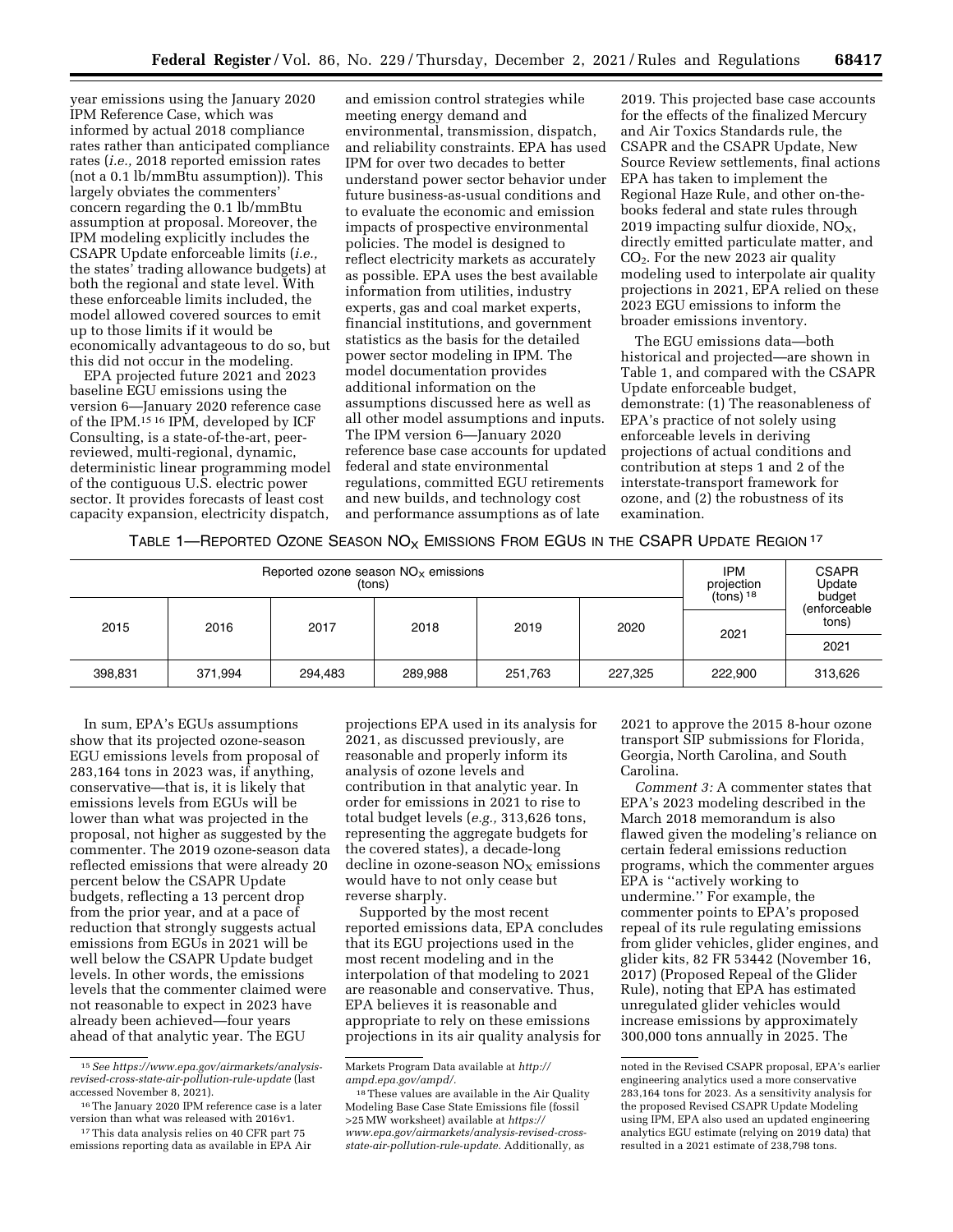commenter notes that even though EPA never finalized the Proposed Repeal of the Glider Rule, EPA's enforcement office issued a memorandum on July 6, 2018, stating that it would not enforce the Glider Rule. The commenter states that although this ''no action assurance'' is being challenged in court and has been temporarily stayed, ''EPA's nonenforcement efforts underline the unreasonableness of relying on the emissions reductions from this rule as a basis for concluding that Marginal nonattainment areas will attain the 2015 NAAQS by 2021.'' The commenter also asserts that EPA's recent actions ''weakening'' the Corporate Average Fuel Economy (CAFE) standards for light-duty vehicles and EPA's recent proposal to withdraw the Control Techniques Guidelines (CTGs) for the Oil and Natural Gas Industry call into question the accuracy of EPA's 2023 modeling, and that ''each deregulatory action . . . demonstrates the arbitrariness of EPA's assumption that Marginal nonattainment areas will comply with the 2015 NAAQS by 2021 without additional ozone-precursor pollution reductions from southeastern upwind states.''

*Response 3:* As an initial matter, the updated 2023 modeling used to interpolate 2021 contributions that was relied on did not make different regulatory assumptions than the previous 2023 modeling released with the March 2018 memorandum regarding the Glider Rule and the light-duty CAFE standards, so the comment is relevant to the updated modeling as presented in the SNPRM. However, EPA disagrees that EPA's updated air quality modeling did not properly account for expected changes in projected emissions that would result from changes to federal programs. The mobile source and non-EGU emissions inventories in both the previous and updated modeling do not reflect changes in emissions resulting from rulemakings finalized in calendar year 2016 or later, nor do they reflect any rules proposed but not yet finalized since 2016, as only finalized rules are reflected in modeling inventories. This reflects EPA's normal practice to only include changes in emissions from final regulatory actions in its modeling because, until such rules are finalized, any potential changes in  $NO<sub>x</sub>$  or VOC emissions are speculative.

EPA did not finalize the Proposed Repeal of the Glider Rule. EPA announced in the U.S. Office of Management and Budget's Spring 2020 Unified Agenda and Regulatory Plan that ''EPA is no longer pursuing this action, and the emission standards and other requirements for heavy-duty glider

vehicles, glider engines, and glider kits will remain in place as published in the 'Greenhouse Gas Emissions and Fuel Efficiency Standards for Medium- and Heavy-Duty Engines and Vehicles Phase 2' final rule on October 26, 2016 (81 FR 73478).'' 19 Additionally, EPA withdrew the conditional no action assurance for small manufacturers of glider vehicles in a memorandum dated July 26, 2018.20

EPA did not finalize the proposed withdrawal of the CTGs for oil and natural gas sources. On March 9, 2018, for reasons explained in the **Federal Register** (83 FR 10478), EPA proposed to withdraw the 2016 CTG for the oil and natural gas industry. However, EPA did not finalize the proposal to withdraw the CTG. EPA announced in the U.S. Office of Management and Budget's Spring 2020 Unified Agenda and Regulatory Plan that ''the CTG will remain in place as published on October 27, 2016 (81 FR 74798).'' 21

EPA and the National Highway Traffic Safety Administration have finalized the revisions to the greenhouse gas (GHG) and CAFE standards for light duty vehicles.22 However, that final action is not expected to have a meaningful impact on 2021 ozone-precursor emissions. Because the vehicles affected by the 2017–2025 GHG standards would still need to meet applicable criteria pollutant emissions standards (*e.g.,* the Tier 3 emissions standards; *see* 79 FR 23414), the SAFE Vehicles Rule anticipated that any impacts of the SAFE Vehicles Rule on ozone precursor emissions ''would most likely be far too small to observe.'' *See* 85 FR 25041.

*Comment 4:* Two commenters disagree with EPA guidance that a 1 ppb contribution threshold is acceptable to determine whether an upwind contribution is significant, stating it is arbitrary and capricious. One commenter also asserts that allowing different states contributing to a collective problem to use different air quality threshold rates to avoid regulation is inequitable. The commenters refer to EPA's August 31, 2018 memorandum from Peter Tsirigotis, titled ''Analysis of

Contribution Thresholds for Use in Clean Air At Section 110(a)(2)(D)(i)(I) Interstate Transport State Implementation Plan Submissions for the 2015 Ozone National Ambient Air Quality Standards'' (''August 2018 memorandum"),<sup>23</sup> and generally contend that the August 2018 memorandum provides an insufficient evaluation regarding the result of such approach on downwind states' ability to attain and maintain the relevant NAAQS and shifts the responsibility for upwind pollution from upwind to downwind states.

*Response 4:* As the commenters correctly note, the August 2018 memorandum suggested that states could potentially justify the use of an alternative contribution threshold of 1 ppb with respect to the 2015 8-hour ozone NAAQS in step 2 of EPA's fourstep interstate framework under the Good Neighbor provision. However, EPA is not making a determination in this final action to approve a state's use of an alternative 1 ppb threshold. Neither EPA's NPRM, SNRPM, nor this final action rely on a 1 ppb threshold and are instead based on a finding that Florida, Georgia, North Carolina, and South Carolina will not contribute at or above one percent of the level of the NAAQS at any projected nonattainment or maintenance receptor based on EPA modeling. The use of the one percent threshold is consistent with all of EPA's ozone transport actions since the promulgation of the original CSAPR in 2011. For the 2015 8-hour ozone NAAQS, where the impacts of a state's emissions on all out of state receptors are below a one percent of the NAAQS threshold, no further analysis is required to determine that that state is not contributing to an out of state air quality problem under the Good Neighbor provision. Therefore, there is no need to evaluate any potential higher contribution threshold, as discussed in the August 2018 memorandum, in the present final action.

*Comment 5:* A commenter states that ozone exposure has significant health impacts, particularly for the respiratory system. The commenter cites the 2013 EPA Integrated Science Assessment for Ozone and Related Photochemical Oxidants (Final Report) and several other health studies in order to describe numerous health impacts associated with ozone exposure in detail.

*Response 5:* EPA agrees that ozone has a number of adverse health impacts.

<sup>19</sup>*See also [https://www.reginfo.gov/public/do/](https://www.reginfo.gov/public/do/eAgendaViewRule?pubId=202004&RIN=2060-AT79) [eAgendaViewRule?pubId=202004&RIN=2060-AT79](https://www.reginfo.gov/public/do/eAgendaViewRule?pubId=202004&RIN=2060-AT79)*  (last accessed October 10, 2021).

<sup>20</sup>*See [https://www.epa.gov/sites/production/files/](https://www.epa.gov/sites/production/files/2018-07/documents/memo_re_withdrawal_of_conditional_naa_regarding_small_manufacturers_of_glider_vehicles_07-26-2018.pdf)  [2018-07/documents/memo](https://www.epa.gov/sites/production/files/2018-07/documents/memo_re_withdrawal_of_conditional_naa_regarding_small_manufacturers_of_glider_vehicles_07-26-2018.pdf)*\_*re*\_*withdrawal*\_*of*\_ *conditional*\_*naa*\_*regarding*\_*small*\_*[manufacturers](https://www.epa.gov/sites/production/files/2018-07/documents/memo_re_withdrawal_of_conditional_naa_regarding_small_manufacturers_of_glider_vehicles_07-26-2018.pdf)*\_ *of*\_*glider*\_*vehicles*\_*[07-26-2018.pdf](https://www.epa.gov/sites/production/files/2018-07/documents/memo_re_withdrawal_of_conditional_naa_regarding_small_manufacturers_of_glider_vehicles_07-26-2018.pdf)* (last accessed October 10, 2021).

<sup>21</sup>*See [https://www.reginfo.gov/public/do/](https://www.reginfo.gov/public/do/eAgendaViewRule?pubId=202004&RIN=2060-AT76) [eAgendaViewRule?pubId=202004&RIN=2060-AT76](https://www.reginfo.gov/public/do/eAgendaViewRule?pubId=202004&RIN=2060-AT76)*  (last accessed October 10, 2021).

<sup>22</sup> ''The Safer Affordable Fuel-Efficient (SAFE) Vehicles Rule for Model Years 2021–2026 Passenger Cars and Light Trucks,'' 85 FR 24174 (April 30, 2020) (SAFE Vehicles Rule).

<sup>23</sup>Available at *[https://www.epa.gov/sites/](https://www.epa.gov/sites/production/files/2018-09/documents/contrib_thresholds_transport_sip_subm_2015_ozone_memo_08_31_18.pdf)  [production/files/2018-09/documents/contrib](https://www.epa.gov/sites/production/files/2018-09/documents/contrib_thresholds_transport_sip_subm_2015_ozone_memo_08_31_18.pdf)*\_ *[thresholds](https://www.epa.gov/sites/production/files/2018-09/documents/contrib_thresholds_transport_sip_subm_2015_ozone_memo_08_31_18.pdf)*\_*transport*\_*sip*\_*subm*\_*2015*\_*ozone*\_ *memo*\_*08*\_*31*\_*[18.pdf.](https://www.epa.gov/sites/production/files/2018-09/documents/contrib_thresholds_transport_sip_subm_2015_ozone_memo_08_31_18.pdf)*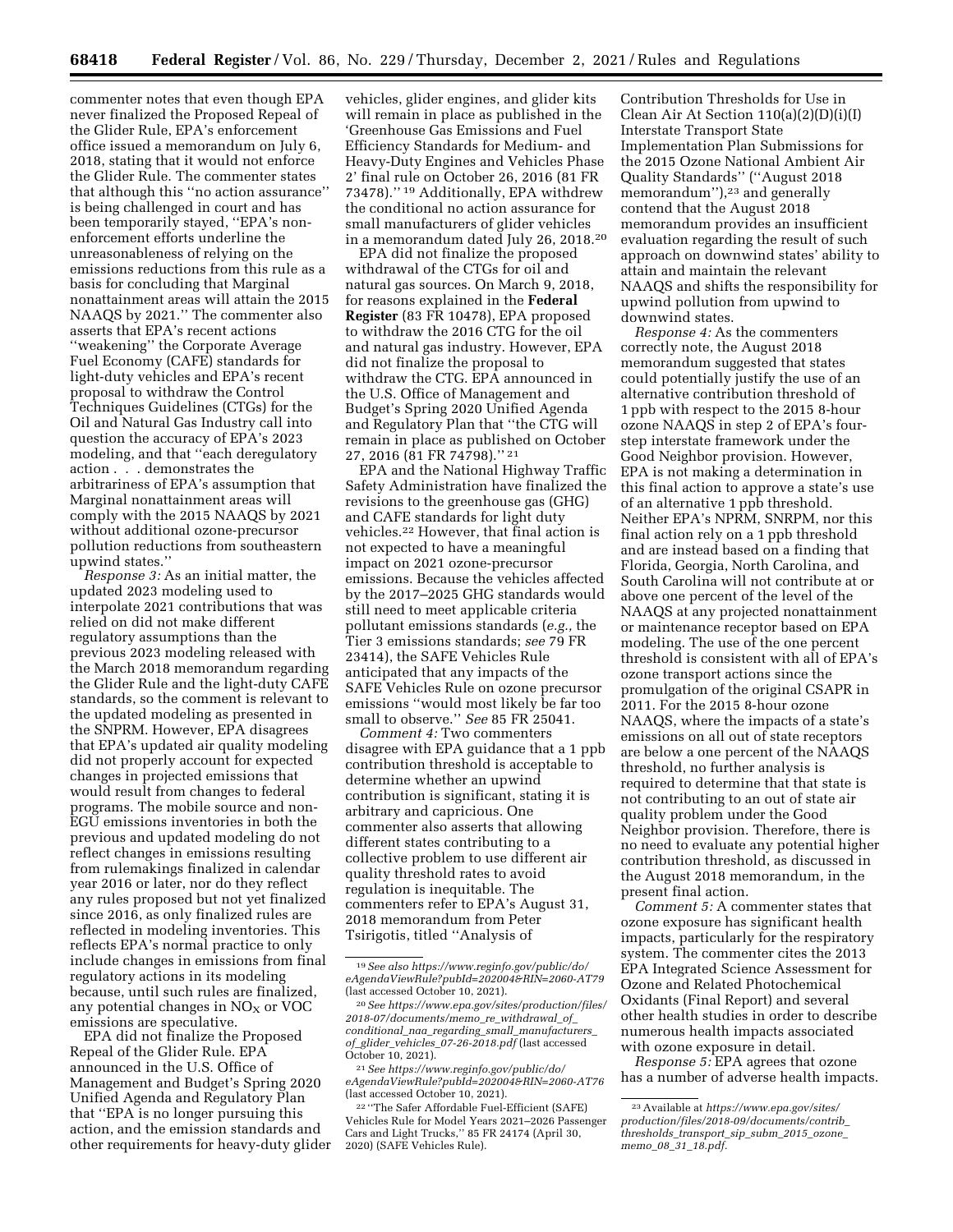*See National Ambient Air Quality Standards for Ozone, Final Rule,* 80 FR 65292 (October 26, 2015).24 EPA evaluates air quality criteria and impacts to public health and welfare as part of the comprehensive standard setting process. *Id.* EPA's final rule revising the primary and secondary ozone NAAQS includes a thorough explanation of human exposure and health risk assessments conducted in support of the Agency's review of evidence of ambient ozone exposures on human health effects, as well as detailed rationales for the Administrator's decisions on both standards. *See* 80 FR 65292.

The commenter does not explain how the information they provided regarding health impacts from ambient ozone exposure should influence EPA's action on the Florida, Georgia, North Carolina, and South Carolina Good Neighbor SIP submissions for the 2015 8-hour ozone NAAQS, and EPA considers such comments to be outside of the scope of this action. As stated previously, EPA's evaluation of air quality criteria and impacts to public health and welfare are part of the standard setting process, rather than a step completed through actions on individual SIP submissions that address Good Neighbor interstate transport infrastructure SIP requirements pursuant to CAA section  $110(a)(2)(D)(i)(I)$ . EPA's evaluation of individual SIP revisions is limited to determining whether the statutory criteria for implementation and attainment of the NAAQS and other CAA requirements, as applicable, have been satisfied. *See* CAA section 110(k)(2), (3).

*Comment 6:* EPA received one supportive set of comments on the December 30, 2019, NPRM. The comments support EPA's application of the 4-step process, and state that EPA correctly concluded that none of the states in EPA's December 30, 2019, NPRM contributed above 1 percent to downwind receptors. Commenters also expressed support for flexibility in addressing the Good Neighbor SIPs.

*Response 6:* EPA agrees with commenter that it appropriately applied steps 1 and 2 of the four-step interstate transport framework (which the commenter refers to as the 4-step process), and that, according to EPA's analysis, neither Florida, Georgia, North Carolina nor South Carolina contribute above one percent of the 2015 8-hour ozone NAAQS to any downwind state.

With respect to the portion of the comment regarding retaining the ability for states to take different approaches to analyzing and addressing their Good Neighbor obligations, EPA's use of certain analytic methods in this action (such as the use of a one percent of NAAQS contribution threshold or the definition of nonattainment and maintenance receptors) does not in itself necessarily preclude different approaches to Good Neighbor analysis in other contexts, where EPA determines to be appropriate and consistent with legal requirements and governing case law.

#### **III. Final Action**

EPA is finalizing approval of revisions to the Florida, Georgia, North Carolina, and South Carolina SIPs. EPA finds that emissions from sources in Florida, Georgia, North Carolina, and South Carolina will not significantly contribute to nonattainment or interfere with maintenance of the 2015 8-hour ozone NAAQS in any other state. Thus, EPA is approving the interstate transport portions of the infrastructure SIP submissions from Florida, Georgia, North Carolina, and South Carolina, separately, as meeting CAA section 110(a)(2)(D)(i)(I) requirements for the 2015 8-hour ozone NAAQS.

## **IV. Statutory and Executive Order Reviews**

Under the CAA, the Administrator is required to approve a SIP submission that complies with the provisions of the Act and applicable Federal regulations. *See* 42 U.S.C. 7410(k); 40 CFR 52.02(a). Thus, in reviewing SIP submissions, EPA's role is to approve state choices, provided that they meet the criteria of the CAA. These actions merely approve state law as meeting Federal requirements and do not impose additional requirements beyond those imposed by state law. For that reason, these actions:

• Are not significant regulatory actions subject to review by the Office of Management and Budget under Executive Orders 12866 (58 FR 51735, October 4, 1993) and 13563 (76 FR 3821, January 21, 2011);

• Do not impose an information collection burden under the provisions of the Paperwork Reduction Act (44 U.S.C. 3501 *et seq.*);

• Are certified as not having a significant economic impact on a substantial number of small entities under the Regulatory Flexibility Act (5 U.S.C. 601 *et seq.*);

• Do not contain any unfunded mandate or significantly or uniquely affect small governments, as described in the Unfunded Mandates Reform Act of 1995 (Pub. L. 104–4);

• Do not have Federalism implications as specified in Executive Order 13132 (64 FR 43255, August 10, 1999);

• Are not economically significant regulatory actions based on health or safety risks subject to Executive Order 13045 (62 FR 19885, April 23, 1997);

• Are not significant regulatory actions subject to Executive Order 13211 (66 FR 28355, May 22, 2001);

• Are not subject to requirements of section 12(d) of the National Technology Transfer and Advancement Act of 1995 (15 U.S.C. 272 note) because application of those requirements would be inconsistent with the CAA; and

• Do not provide EPA with the discretionary authority to address, as appropriate, disproportionate human health or environmental effects, using practicable and legally permissible methods, under Executive Order 12898 (59 FR 7629, February 16, 1994).

In addition, for Florida, Georgia, and North Carolina, the Good Neighbor SIPs are not approved to apply on any Indian reservation land or in any other area where EPA or an Indian tribe has demonstrated that a tribe has jurisdiction. In those areas of Indian country, the rule does not have tribal implications as specified by Executive Order 13175 (65 FR 67249, November 9, 2000), nor will it impose substantial direct costs on tribal governments or preempt tribal law.

For South Carolina, because this final action merely approves state law as meeting Federal requirements and does not impose additional requirements beyond those imposed by state law, this action for the state of South Carolina does not have Tribal implications as specified by Executive Order 13175 (65 FR 67249, November 9, 2000). Therefore, this final action will not impose substantial direct costs on Tribal governments or preempt Tribal law. The Catawba Indian Nation Reservation is located within the boundary of York County, South Carolina. Pursuant to the Catawba Indian Claims Settlement Act, S.C. Code Ann. 27–16–120 (Settlement Act), ''[a]ll state and local environmental laws and regulations apply to the [Catawba Indian Nation and] Reservation and are fully enforceable by all relevant state and local agencies and authorities.'' The Catawba Indian Nation also retains authority to impose regulations applying higher environmental standards to the Reservation than those imposed by state law or local governing bodies, in accordance with the Settlement Act.

<sup>24</sup>*See also National Ambient Air Quality Standards for Ozone, Final Rule* for the 2008 NAAQS, 73 FR 16436 (March 27, 2008), 16440, 16450–51, 16470–71 & n.20.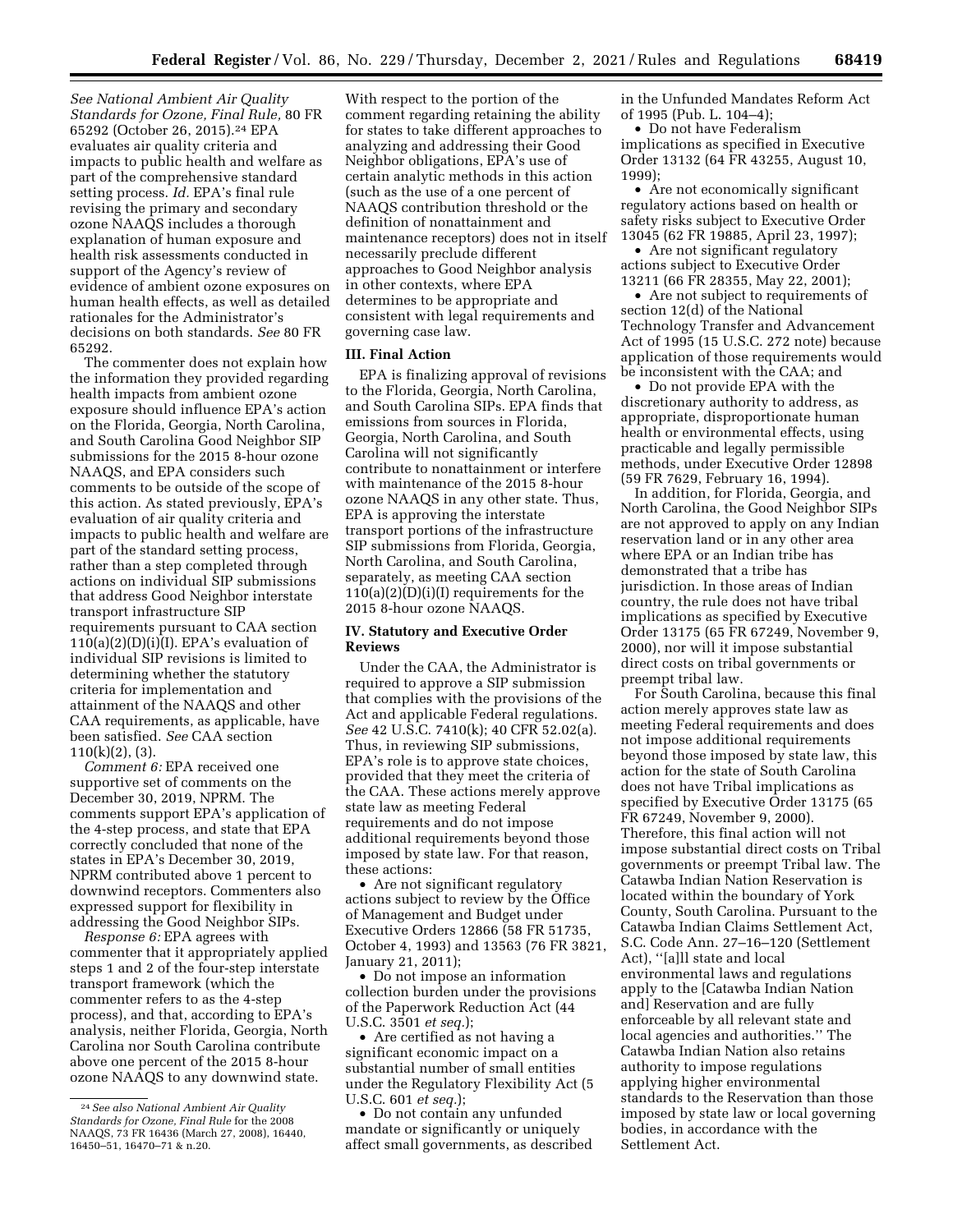The Congressional Review Act, 5 U.S.C. 801 *et seq.,* as added by the Small Business Regulatory Enforcement Fairness Act of 1996, generally provides that before a rule may take effect, the agency promulgating the rule must submit a rule report, which includes a copy of the rule, to each House of the Congress and to the Comptroller General of the United States. EPA will submit a report containing this action and other required information to the U.S. Senate, the U.S. House of Representatives, and the Comptroller General of the United States prior to publication of the rule in the **Federal Register**. A major rule cannot take effect until 60 days after it is published in the **Federal Register**. This action is not a ''major rule'' as defined by 5 U.S.C.  $804(2)$ .

Under section 307(b)(1) of the CAA, petitions for judicial review of this action must be filed in the United States Court of Appeals for the appropriate circuit by January 31, 2022. Filing a

petition for reconsideration by the Administrator of this final rule does not affect the finality of this action for the purposes of judicial review nor does it extend the time within which a petition for judicial review may be filed, and shall not postpone the effectiveness of such rule or action. This action may not be challenged later in proceedings to enforce its requirements. *See* CAA section  $307(b)(2)$ .

## **List of Subjects in 40 CFR Part 52**

Environmental protection, Air pollution control, Incorporation by reference, Intergovernmental relations, Nitrogen dioxide, Ozone, Reporting and recordkeeping requirements, Volatile organic compounds.

Dated: November 26, 2021.

#### **John Blevins,**

*Acting Regional Administrator, Region 4.* 

For the reasons stated in the preamble, the Environmental Protection Agency amends 40 CFR part 52 as follows:

## **PART 52—APPROVAL AND PROMULGATION OF IMPLEMENTATION PLANS**

■ 1. The authority citation for part 52 continues to read as follows:

**Authority:** 42 U.S.C. 7401 *et seq.* 

#### **Subpart K—Florida**

■ 2. In § 52.520(e), amend the table by adding a new entry for ''110(a)(1) and (2) Infrastructure Requirements for the 2015 8-Hour Ozone NAAQS'' at the end of the table to read as follows:

#### **§ 52.520 Identification of plan.**

- \* \* \* \* \*
- (e) \* \* \*

# EPA-APPROVED FLORIDA NON-REGULATORY PROVISIONS

| Provision |                                                                              | State effective<br>date | EPA approval<br>date | <b>Federal Register notice</b> |  | Explanation                      |                                                                    |  |  |
|-----------|------------------------------------------------------------------------------|-------------------------|----------------------|--------------------------------|--|----------------------------------|--------------------------------------------------------------------|--|--|
| NAAQS.    | 110(a)(1) and (2) Infrastructure Require-<br>ments for the 2015 8-Hour Ozone |                         | 9/18/2018            | 12/2/2021                      |  | [Insert citation of publication] | Addressing Prongs 1 and 2 of section<br>$110(a)(2)(D)(i)(l)$ only. |  |  |

## **Subpart L—Georgia**

 $\blacksquare$  3. In § 52.570(e) amend the table by adding a new entry for ''110(a)(1) and (2) Infrastructure Requirements for the 2015 8-Hour Ozone NAAQS'' at the end of the table to read as follows:

**§ 52.570 Identification of plan.** 

\* \* \* \* \* (e) \* \* \*

# EPA-APPROVED GEORGIA NON-REGULATORY PROVISIONS

| Name of nonregulatory SIP provision                                                                 | Applicable geo-<br>graphic or non-<br>attainment area | State submittal<br>date/effective<br>date | EPA approval date                           | Explanation                                                        |
|-----------------------------------------------------------------------------------------------------|-------------------------------------------------------|-------------------------------------------|---------------------------------------------|--------------------------------------------------------------------|
| ÷<br>110(a)(1) and (2) Infrastructure Require- Georgia<br>ments for the 2015 8-Hour Ozone<br>NAAQS. |                                                       | 9/24/2018                                 | 12/2/2021, [Insert citation of publication] | Addressing Prongs 1 and 2 of section<br>$110(a)(2)(D)(i)(l)$ only. |

#### **Subpart II—North Carolina**

 $\blacksquare$  4. In § 52.1770(e), amend the table by adding a new entry for ''110(a)(1) and

(2) Infrastructure Requirements for the 2015 8-Hour Ozone NAAQS'' at the end of the table to read as follows:

**§ 52.1770 Identification of plan.** 

- \* \* \* \* \*
	- $(e)$  \*

# EPA-APPROVED NORTH CAROLINA NON-REGULATORY PROVISIONS

| Provision |                                                                                  | State effective<br>date | EPA approval<br><b>Federal Register citation</b><br>date |           | Explanation |                                  |                                                                    |  |
|-----------|----------------------------------------------------------------------------------|-------------------------|----------------------------------------------------------|-----------|-------------|----------------------------------|--------------------------------------------------------------------|--|
| NAAQS.    | $110(a)(1)$ and $(2)$ Infrastructure Require-<br>ments for the 2015 8-Hour Ozone |                         | 9/27/2018                                                | 12/2/2021 |             | [Insert citation of publication] | Addressing Prongs 1 and 2 of section<br>$110(a)(2)(D)(i)(l)$ only. |  |